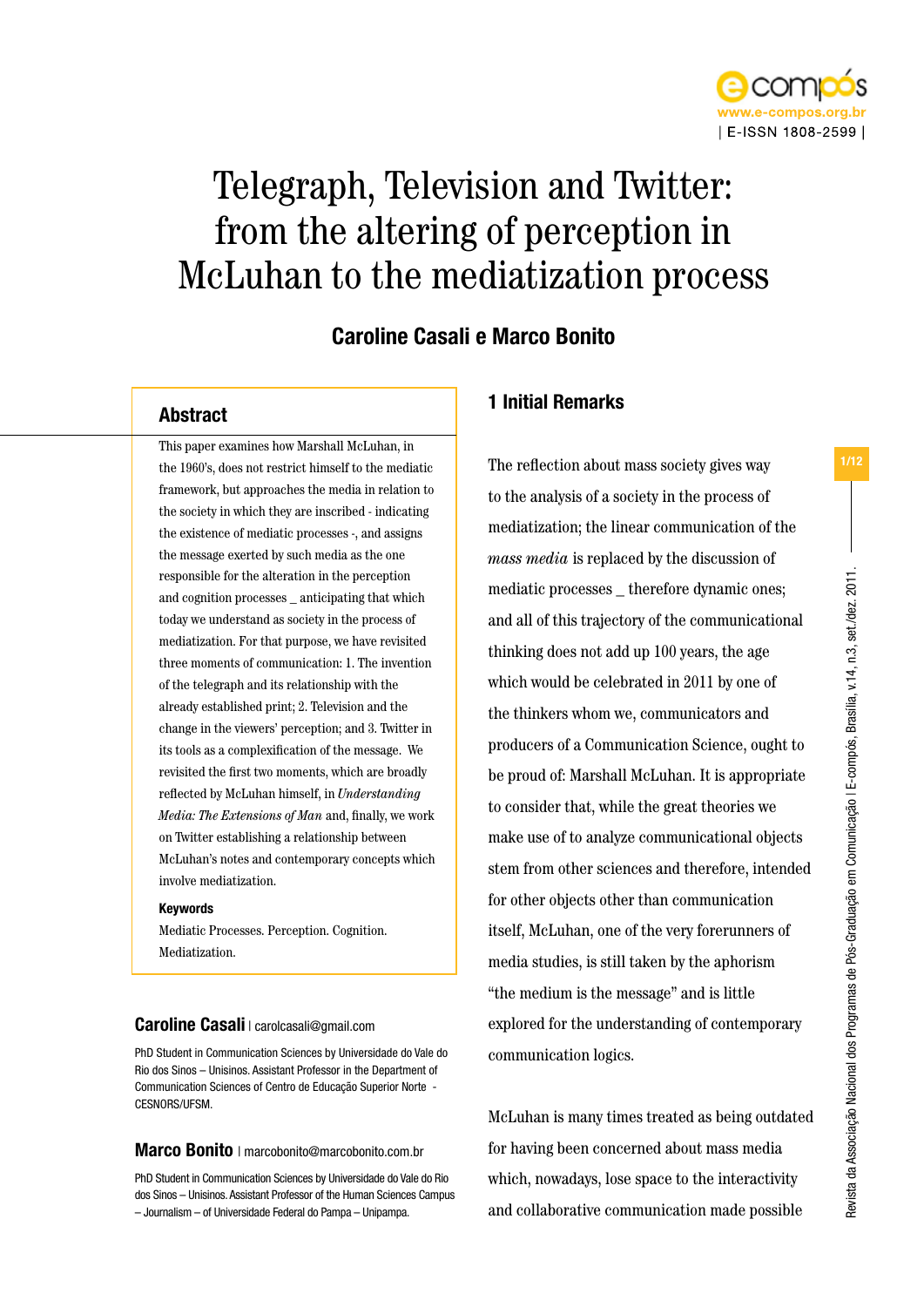

by the internet. However, a simple revision of his work leads to signs of analysis of a society which goes way beyond the mid-20th century, the timeframe in which his studies are situated.

McLuhan, though pointing out the advent of media without speaking of media fields or mediatic processes, anticipates the notion of processualities and some dynamics of an ambience which today we understand as being mediatized.

In that regard, we try to work here on concepts pointed out by McLuhan and which are up to the society in the process of mediatization. For such, we approach three moments of communication; two of which (that deal with telegraph and television) have already been discussed by McLuhan in the chapters "Telegraph: the Social Hormone" and "Television: The Timid Giant", from the book *Understanding Media: The Extensions of Man* published in 1996, and the third moment encompasses a reflection about *Twitter*<sup>1</sup> as an example of the potentialization of the messages exerted by the media, which in turn lead to a society in the process of mediatization. We have opted for the reflection of these three moments for we regard them as illustrative not only of the development of the media industry,

but also and mainly of the way through which the interactions with the medium and from the medium have been modifying the experiences of individuals in society.

# 2 The telegraph and the overcoming of the message

He went down to the patio, where the trees thickened the shade of sunset, loaded with dusk clouds. He was opening the gate when He ran into a lad who limped breathlessly shouting: - "It's a telegram!" How voraciously he yanked it off his hands! He ran to the kitchen, bickered at Rosa about the dim light! And, with a lit match burning his eyes he devoured, all at once, the blessed lines: "*Minister accepts, all arranged…*". The rest was the horseman reminding him to be in Corinde at eleven on Sunday to have lunch and talk […] Gonçalo Mendes Ramires handed five coins to the telegraph lad – then climbed the stairs. In the library, under the safer light of the chandelier, he re-read the delicious telegram. *Minister accepts, all arranged*… (EÇA DE QUEIRÓS, 1900, p. 206-207).2

The scene described above narrates the emotion of a man awaiting a message which arrives via a telegram. This scene is more than literary, as it illustrates everyday events as of the end of the 19th century, when telegrams were expected with anxiety because they were bearers of urgent messages, news which came to change

<sup>1</sup> Twitter is a social network and server for *microblogging*, created in 2006, and which allows its users to send and receive personal updates by its contacts, in texts of up to 140 letters, known as *tweets*.

<sup>2</sup> *A Ilustre Casa de Ramires* is a realistic romance by the Portuguese writer Eça de Queirós in his third phase. Published in 1900, it narrates the life of Gonçalo Mendes Ramires, his approach to politics and the Portuguese traditions, in an analogy with the Portuguese history, in its political changes and traditions.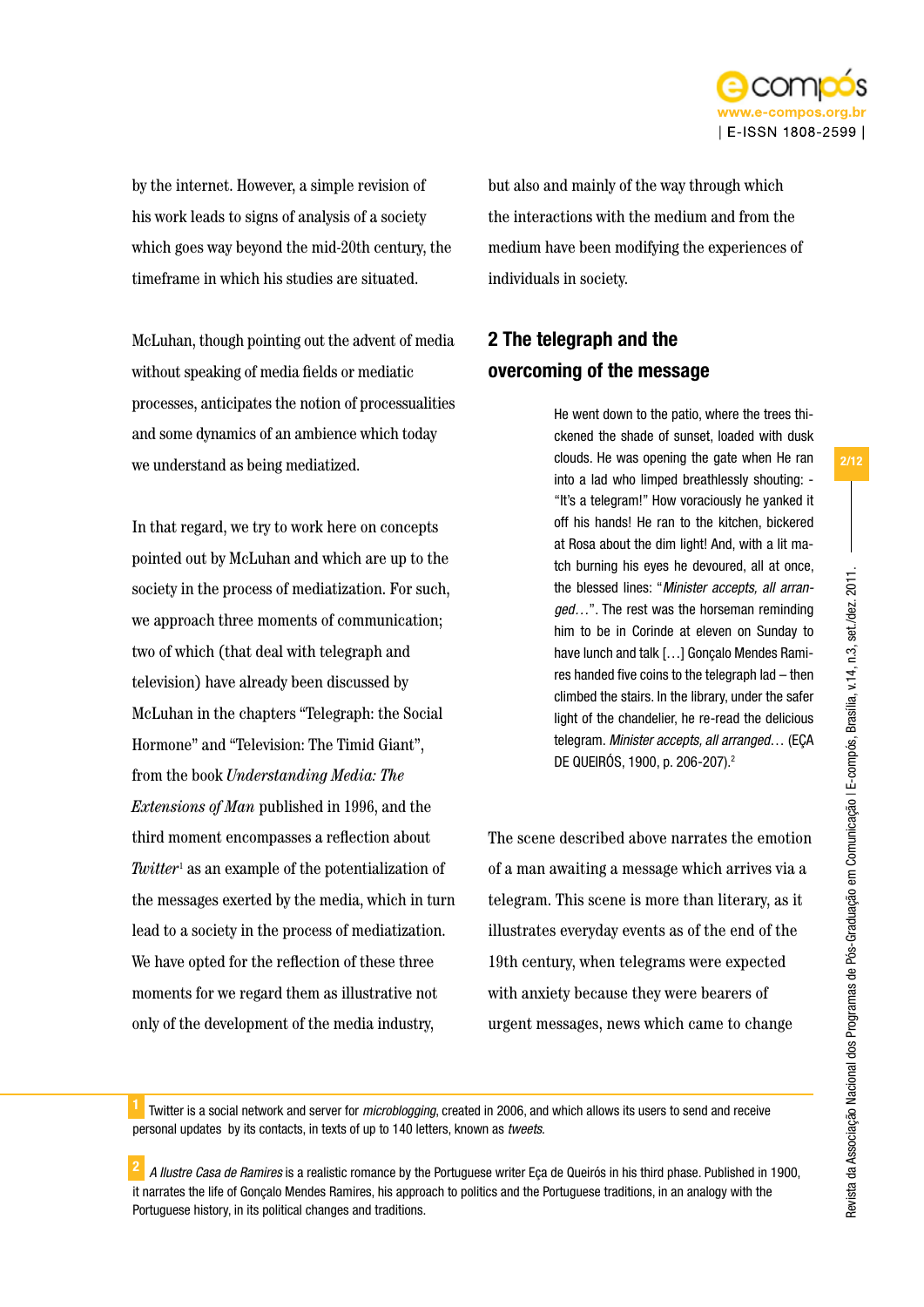

the lives of those receiving them. The telegram, therefore, was worth the message it contained and, thus, made the telegraph nothing more than a medium to transmit it.

McLuhan goes beyond this perception of personal interests in the messages exchanged through the telegraph and points at technology in its usage as an important component of a "human dimension", about which he writes specifically in the chapter "Telegraph: The Social Hormone". In it, the idea of social hormone is taken to distinguish the mechanical era from a new era that was transforming itself starting from electricity. For McLuhan, electricity would shut the individual phases and those of specialized functions which happened in the mechanical era, and the telegraph marked the beginning of the communication medium as a projection and extension of the human central nervous system, which would relate to one's awareness extension. It would be as if the electric media created a kind of organic interdependence among society's institutions (hence social hormone) – as if they were extensions of our central nervous system -, whereas previous technologies to electricity would be extensions of some part of the human body.

> What characterizes a mechanism is the separation and extension of isolated parts of our body – hand, arm, feet – into feather, hammer, wheel. And the mechanization of a function is effective through the segmentation of each phase of a common action into a series of uniform, replicable and mobile parts. What characterizes cybernation (or automation) is

the exact opposite, as it is a process which has been described as a means to thinking and a means to doing. Instead of worrying about separate machines, cybernation faces the problem of production as an integrated system of information manipulation (MCLUHAN, 1996, p. 278).

This organic interdependence McLuhan talks about is illustrated by the dynamics of the advent of the telegraph and its appropriation by users and by the media industry itself. Similarly to other technologies, the telegraph arises by means of state investments which, after having their objectives defined, are perceived as profitable by private companies and are thus appropriated in their commercialization. Nevertheless, the social usages employed for such tools are not entirely predictable, which for McLuhan means to say that "all innovation not only provokes commercial disruptions, but social and psychological corrosions as well". (MCLUHAN, 1996, p. 281).

After the implementation of the telegraph line between Washington and Baltimore in 1844, users conducted chess games between experts from the two cities; the telegraph lines were also used for lottery games, but the real significant change for mediologists takes place in the very perception that the telegraph changed the way to do journalism in the early 20th century. It is McLuhan who makes note of these transformations when he says that: "with the telegraph, a revolution has taken place in the way the news is grasped and presented. Naturally, the effects caused on language,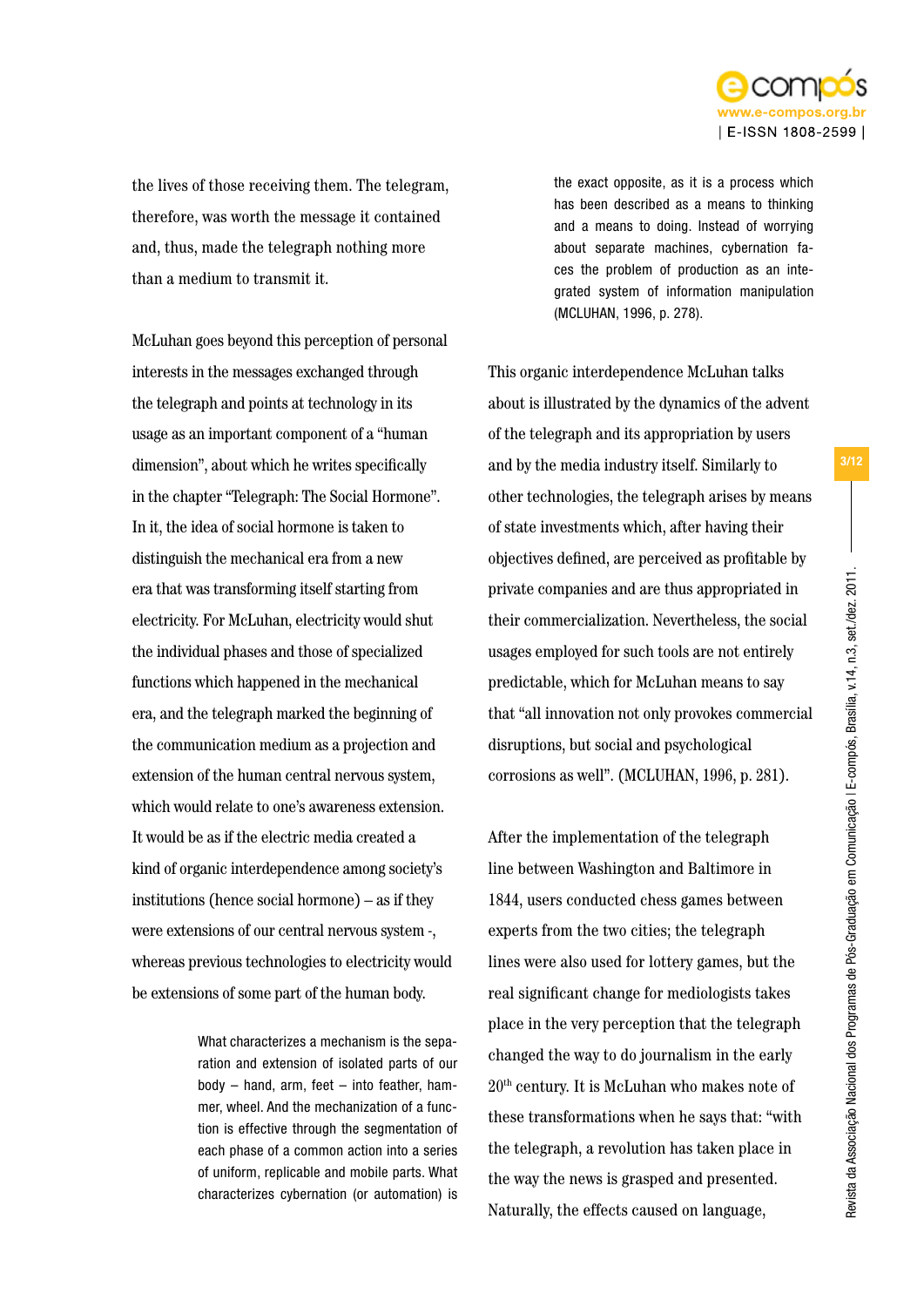

on literary style and on topics have been spectacular". (MCLUHAN, 1996, p. 282).

Though not speaking of mediatic processes, the author therefore defends the dynamic characteristic of the telegraph and of its appropriation, narrating the way through which telegraphic practices changed the way of doing journalism starting from 1848. As an example of such change, McLuhan calls attention to the first war correspondence, when William Howard Russel transmitted via telegraph to *The Times*<sup>3</sup> the horrors of British military life. The news arrived via the telegraph to the newspaper in an immediate manner, thus legitimizing the "inclusive dimension of the human side", this human side described by McLuhan as the dimension stemming from the potencialities of electricity.

> The 'human side' dimension is simply the immediate manner of participation in the other person´s experience and which takes place with immediate information. People also become instantaneous in their responses of compassion or rage, when they should share with the whole of Mankind the same common extension of the central nervous system. (MCLUHAN, 1996, p. 284).

This human dimension discussed by McLuhan indicates the notion that the media do not exist for themselves, but are part of a process of social appropriation. The telegraph is no longer the message that goes from one individual to the other, which was important in the private daily living, but it raises interest, above all, as a means of communication which surpasses the importance of the message to become a tool of social inclusion – it is about the extension of a man who cannot on his own reach the immediate character of the news. The telegraph is a tool and, at the same time, it constitutes new practices.

The newspapers were forced to organize themselves collectively to catch news pieces based on the existence of the telegraph and, thus, the Associated Press<sup>4</sup> is created, and the increase in the number of broadcasted news decreases the strength of the editorial opinions (MCLUHAN, 1996). According to the author, the value assigned to print until then masked the strength of telegraphic practices, which made small town newspapers independent from large vehicles, for instance. And, as he believed that this acceleration produced by the electrical media would lead to the dissolution of the organizations, McLuhan points at signs of a society (dis)organized by mediatic processes, although his discourse is fixed in the communication media. One such example is the idea that the electric media would lead to an

<sup>3</sup> *The Times* is a British newspaper, edited and published daily in London since 1785.

<sup>4</sup> The Associated Press is regarded as the oldest news agency in the world, having been founded in 1846 as a cooperative, in the United States.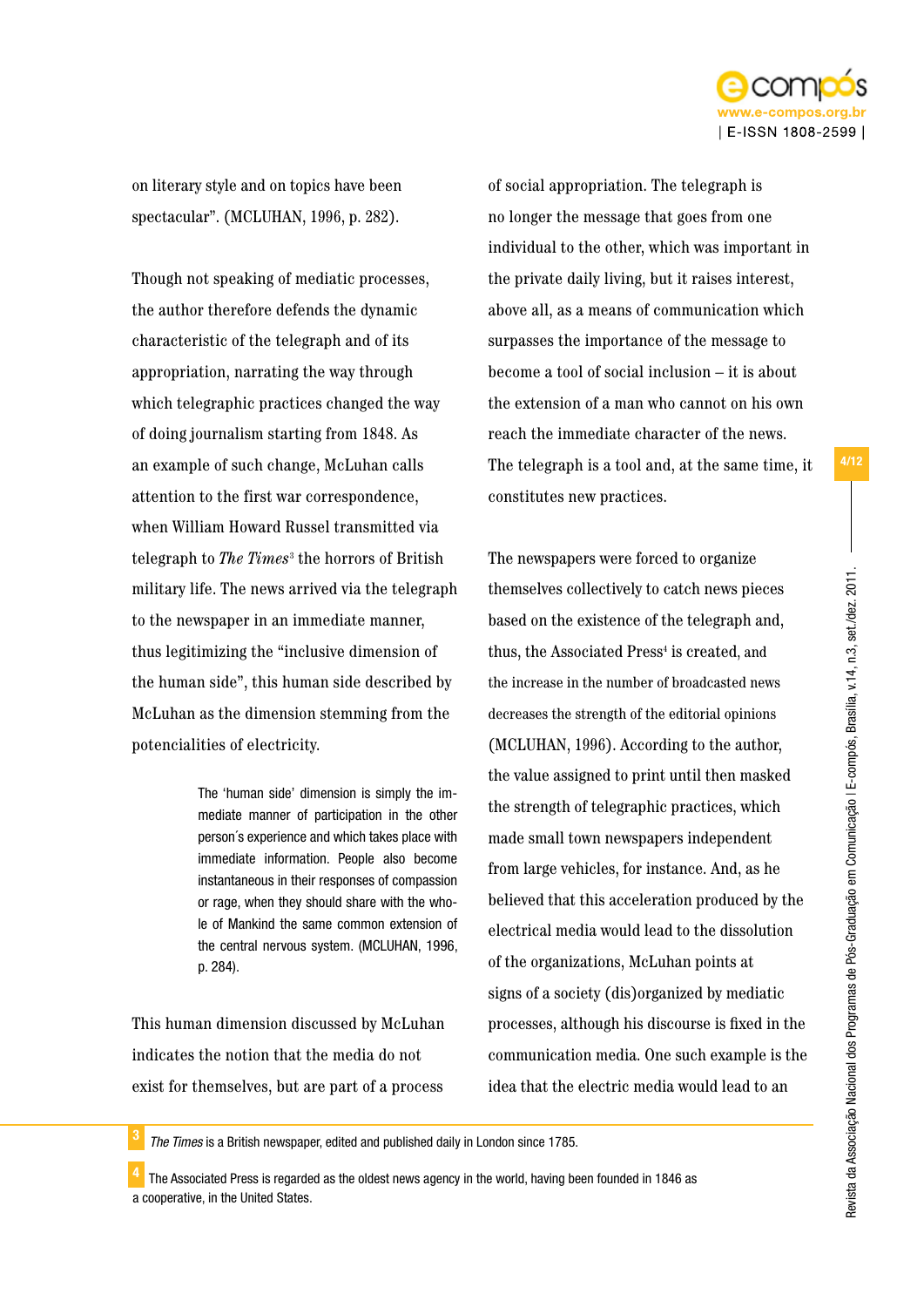

abolishment of the spatial dimension more so than to a withdrawal from organic relations.

> The very nature of the telephone, as of any electric media, is that of compressing and unifying that which used to be divided and specialized. Only the 'authority of knowledge' works over the telephone, due to the speed which creates a total and inclusive field of relations. The speed requires decisions to be inclusive and not fragmentary or biased; hence the fact that the literate typically resist to the telephone. However, the radio and television, as we shall see, have the same power to impose an inclusive order, as if it were an oral organization. On the opposite end is the center-margin form of the visual written structures of authority (MCLUHAN, 1996, p. 286).

Finally, the practices employed based on the telegraph – Ana narrated and analyzed by McLuhan – point at a world no longer unified by its literate authorities, but by a more immediate communication from continent to continent. Thus we observe that McLuhan, as a mediologist, was concerned about analyzing conjunctures, processes, even if they dealt specifically with the communication medium as an object. One such example is the strength attributes to the telegraph in overcoming the center-margin form of structures, allowing a more inclusive communication to emerge via mediatic processes. These processes gain a new form – and more power – in the presence of the television, which alters society´s perception and cognition through the new experiences provided to the viewer.

# 3 Television and the altering of perceptiom

Many times, at nights like this, lately, as if taken by a bad rapture, I turned on the television and watched everything that was on without thinking, chose no specific show, looked at what came on, the movement, the sparkling, the variety. I did not notice, at that moment, how my behavior was increasingly becoming adrift […] One of the main characteristics of television, when it´s on, is to keep us continuously awake in an artificial way (TOUSSAINT, 1997, p. 16).5

Partly literature, partly narrative of a daily activity, the passage above illustrates directly the cool dimension assigned to the television by McLuhan. The mediologist highlighted the paradoxical feature of television as a cool medium, since it involves the public at a moving and emotionally touching depth, but one which does not excite, agitate or revolutionize.

McLuhan dwells with a lot of property on this psychic and social disturbance created by the television image and not by its program schedule in the chapter "Television: The Timid Giant" (MCLUHAN, 1996). For him, the television involves the viewer, but cannot work as a backdrop, as the radio presented itself; it would be necessary to be with the television to be part of its audience, its image exerts a subliminal force. One example of this tactile quality of the TV image would be, according to McLuhan, Medical students who, in a closed-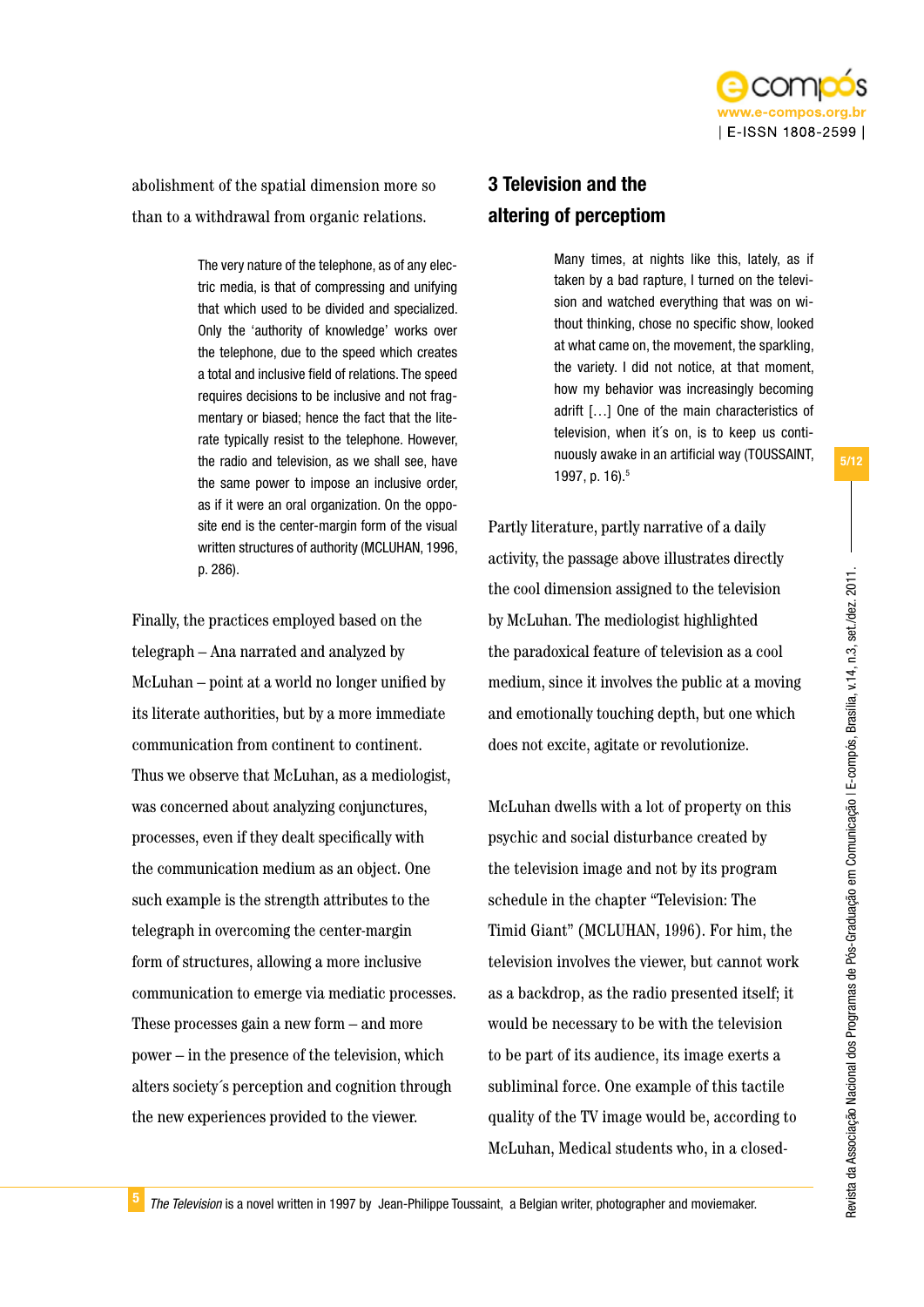

circuit broadcasting of a surgery, stated that they felt more as if they were doing the surgery than watching it.

> [...] TV is a cool, participant medium. Radio is a hot medium. When given additional intensity, it performs better. It doesn't invite the same degree of participation in its users. Radio will serve as background-sound or as noise-level control, as when the ingenious teenager employs it as a means of privacy. TV will not work as background. It engages you. You have to be with it (MCLUHAN, 1996, p. 350).

In that regard, for McLuhan, the power of the image ends up causing a low information content, as it is not about a still picture, like photography, but a provocation by bright stimuli, hence McLuhan´s criticism to intellectuals who demonized TV programming. According to the mediologist, who believed that "the medium is the message" and, therefore, the basic source of effects, one needs to look at the television´s existence in its environment instead of seeking control over its content. McLuhan justifies such power of the medium, and not of the content transmitted, through an analysis of the advent of the radio and TV in Europe and in America and the different ways of appropriation of such media in the two cultures, and states, therefore, that "It is wise to withhold all value judgments when studying these media matters, since their effects are not capable of being isolated." (MCLUHAN, 1996, p. 354).

Still in the 1960´s, McLuhan pointed at the mistake of focusing one´s concern in the

television content when actually the medium itself would allow for new experiences and, therefore, new perceptions to society. For him, "Political scientists have been quite unaware of the effects of media anywhere at any time, simply because nobody has been willing to study the personal and social effects of media apart from their content." (MCLUHAN, 1996, p.362-363), after all, the medium would have such social importance because of the interaction users had with it and not necessarily due to the content– educational or un-educational– they might present.

> Everybody experiences far more than he understands. Yet it is experience, rather than understanding, that influences behavior, especially in collective matters of media and technology, where the individual is almost inevitably unaware of their effect upon him. (MCLUHAN, 1996, p. 358).

Well, if McLuhan points at the need to perceive the medium in its effects and not the content of television programming, it seems clear that he already signals to the need of replacing the analysis of the media itself by the analysis of mediatic processes. The mediologist states that the objective of his work is to show "that not even the most lucid understanding of the peculiar force of a medium can head off the ordinary "closure" of the senses that causes us to conform to the pattern of experience presented." (MCLUHAN, 1996, p. 370). The experience via television surpasses, therefore, the objectives of the medium and the society which is founded on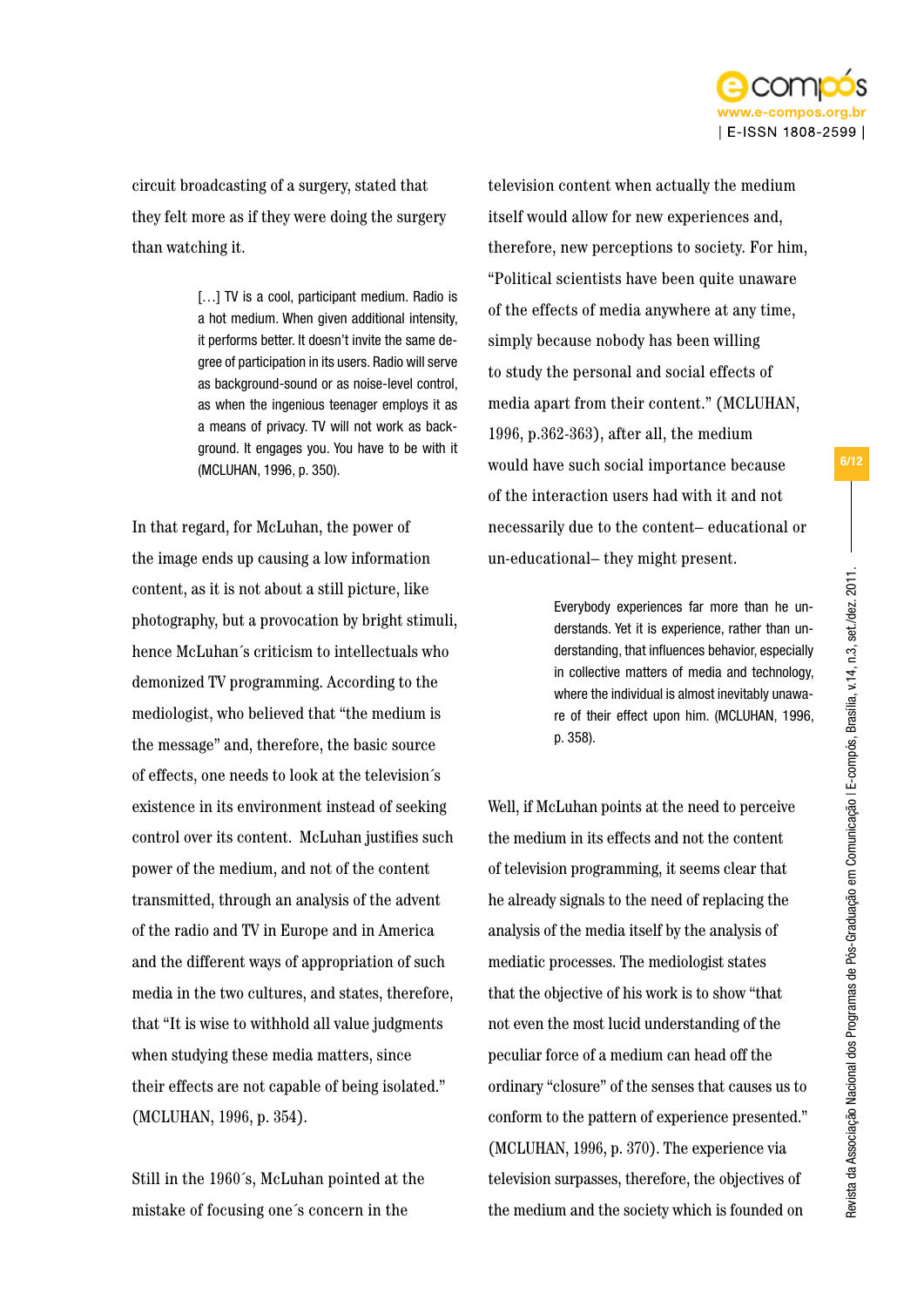

this new perception proposed by television can never again be analyzed simply by the power of media content or programming. The perception of individuals is altered by means of television experiences, thus, the very social processes are altered, which leads to what we call nowadays a society in the process of mediatization.<sup>6</sup>

> TV has changed our sense-lives and our mental processes. It has created a taste for all experience in depth that affects language teaching as much as car styles. Since TV, nobody is happy with a mere book knowledge of French or English poetry. The unanimous cry now is, 'Let's talk French', and 'Let the bard be heard'. (MCLUHAN, 1996, p. 373).

Thus, for the mediologist, it wouldn´t matter if there were one television set in every classroom based on a relationship that is established between communication media and educational systems. It matters, on the other hand, to know what the experience with television can do to the teaching of subject matters. In that regard, it is important to understand that television has developed other perceptions and, based on that, all other experiences are affected by television making. This idea is very well illustrated by the notion that "in the country of the blind, the one-eyed man is not king. He is taken to be an hallucinated lunatic", afinal "In a highly visual culture, it is as difficult to communicate the nonvisual properties of spatial forms as to

explain visuality to the blind" (MCLUHAN, 1996, p. 374).

Thus we observe how McLuhan tends to see television as part of a host of media, but especially as a medium which affects human experience in a different way. And, because of this affectation, ends up modifying other social spheres. He himself states that "there is scarcely a single area of established relationships, fromhome and church to school and market, that has not been profoundly disturbed in its pattern and texture" (MCLUHAN, 1996, p. 351).

Well, still in the 1960´s, the mediologist antecipates the very characteristics of a society in the process of mediatization, that is, affected by experiences made possible with the media and through the media. McLuhan, therefore, is not fixed in the media, though he dwells on them, but he deals with the experiences and new forms of perception starting from the media and as a result of the media. These experiences are finally potentialized with the synesthesia provided by the internet and by social networks such as *Twitter*.

# 4 Twitter and the message of production-reception

*Minha terra tem palmeiras/ Onde cantam os sabiás/ Mas aqui ninguém gorjeia/ Melhor que o Carpinejar* **Daniel Piza**

<sup>6</sup> Braga (2006) points out that society is in a process of transition from a written culture to a mediatic culture, that is, one in which mediatization becomes the interactional process of reference, setting the "tone" of social interactions and leaving written culture itself as a subsumed process.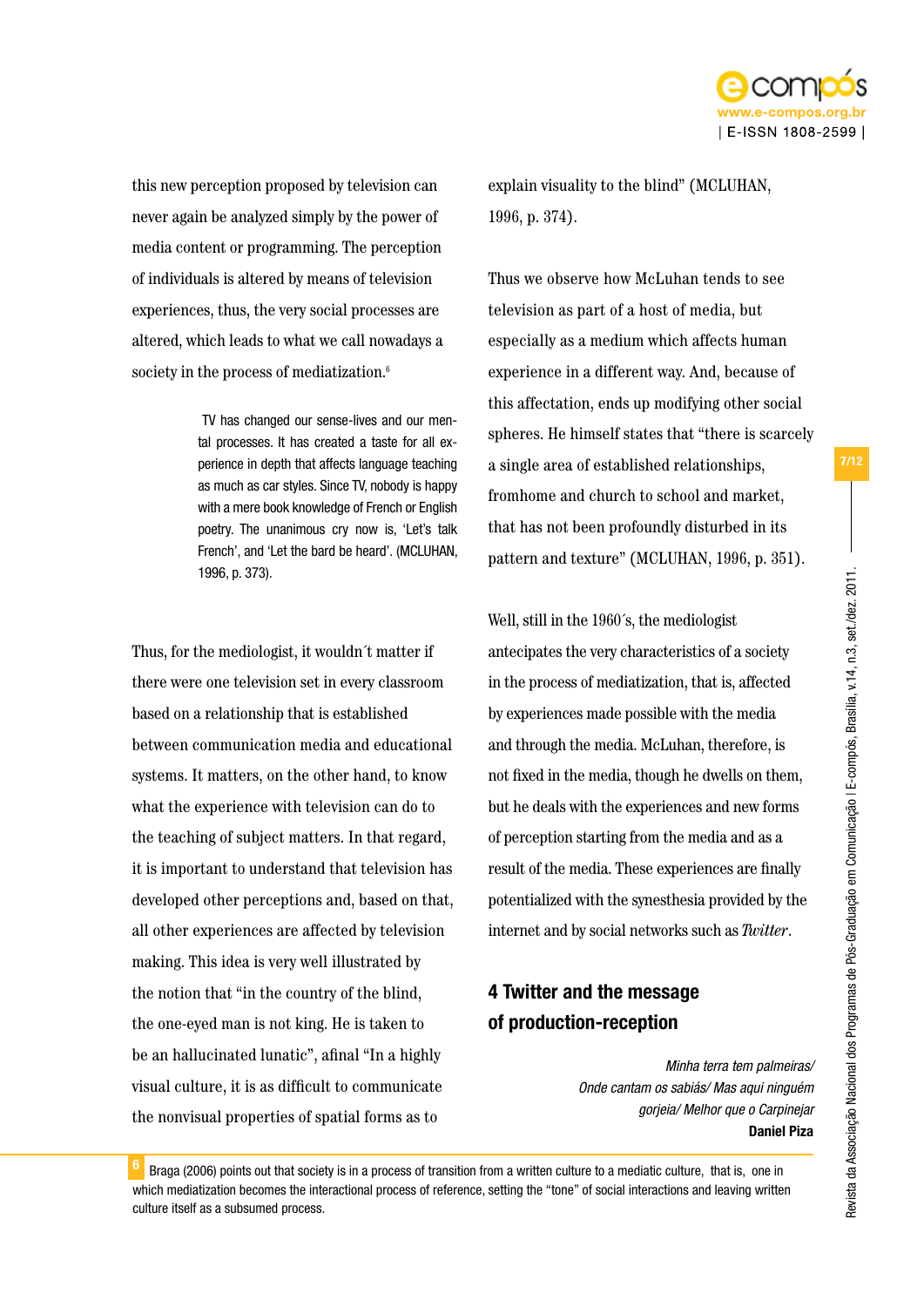

*Original, criativo, ousado, exagerado, visionário, cara de pau: se lhe faltam + adjetivos, unam-se sobrenomes e crie-se o verbo carpinejar* Abonico

*O pio generoso alegra a sua corte digital. Uns milhares sortudos já viciados em tão fino alpiste... Toma aqui o teu! E, se piscar, tem mais* Fernanda Takai<sup>7</sup>

The three phrases mentioned above were published on the dust jacket of the book *www. twitter.com/carpinejar*, released in 2009 by Fabrício Carpinejar, gaucho writer who produced the book based on phrases already posted in his *Twitter* and used his microblog´s URL address as the title of the book. The comments also respected the maximum of 140 letters that each publication must contain in this social network and are thus characterized as the medium setting defining the message. Moreover, *Twitter* represents a synesthesia never thought of by McLuhan, although it illustrates many of the concerns the mediologist had regarding the acceleration of mediatic experiences. If McLuhan (1996, p. 278), himself, already pointed out, in 1964, that we lived in the Information and Communication Era due to the electric media, which "[...] create, instantaneously and constantly, a total field of interacting events in which all men participate", it seems obvious that this age has been intensified nowadays, after all the internet has been accelerating our experiences day-afterday with and by means of the media. Here we are consolidating the age pointed out by McLuhan and giving it the inscription of a society in the process of mediatization.

In May1966, after having published *Understanding Media: The Extensions of Man*, McLuhan delivered a conference in New York entitled *The medium is the massage*, in a play of words with his idea that "the medium is the message". In it, he reflected upon the effects exerted by the mass media, which would affect us, according to him, because they massage us, they modify our cognition, alter our notion of spaciality and temporality. At the time, McLuhan (2005, p.129) already said that "an environment is a process, not an outer covering" and, in that sense, the media alter our relationship with the environment because they change our sensorial perceptions. According to him, if the sensorial life of people changes when a new medium is active in a certain population, and sometimes it changes quite a lot, "their perspective change, their attitudes change, as well as their feeling towards studying, school and politics" (MCLUHAN, 2005, p.141).It is understood that the mediologist is concerned about the analysis of the media not by themselves, but mainly by the environment which is modified through the altering of perception caused by the media.

In that regard, we may infer that there are, in McLuhan´s book, signs of a concern with what we call today a society in the process of mediatization – a society which employs

<sup>7</sup> Comments presented on the dust jacket of the book *www.twitter.com/carpinejar*.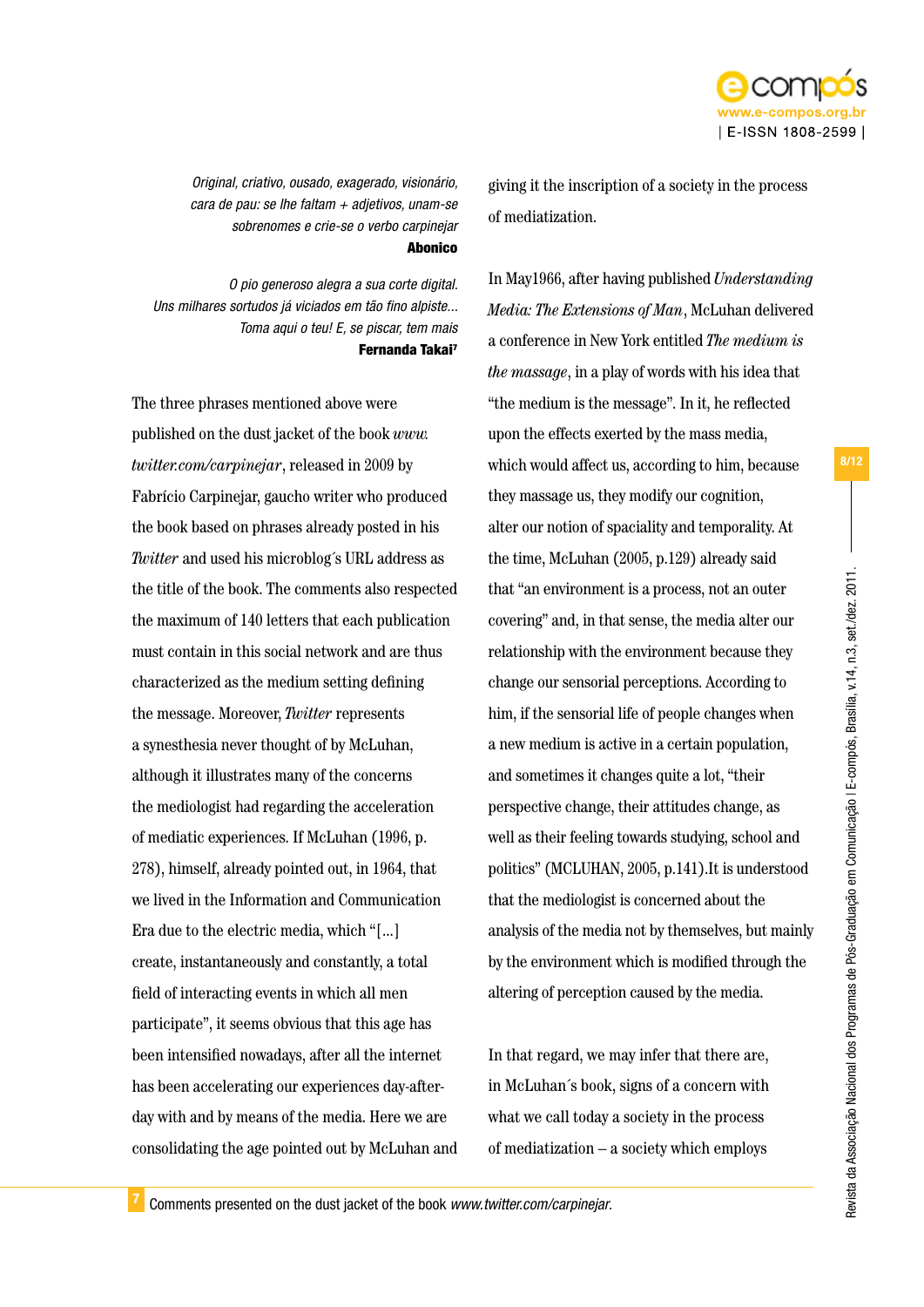

new forms of cognition by means of mediatic experiences and which moves towards these experiences as interactional processes of reference. That is what Braga (2006) refers to as a society which not only has its institutions (political, religious, educational etc…) getting into the logics of the media, but also behaves as a whole in mediatization interactions.

Our current concerns go beyond the media, focusing on the transformations of a society which masters the making of *mass media* and, therefore, becomes ever more likely to have mediatized perceptions and experiences. Well, *Twitter* is a typical example of a new nediatic player which is, at the same time, producer, editor and recipient. Posts via *Twitter* are characterized by the tools provided by the medium (posts of URL *links* with photos, videos, sentences) and allow users to re-publish such texts and render an opinion about them.

The notion of farmer and hunter referred to by McLuhan in the Conference comes in handy when we deal with this new mediatic producer/ recipient, who worries, as does the hunter, about collecting, classifying and not necessarily planting, as does the farmer. The Twitter user is also a hunter in search of good products to classify and reproduce, also composing the text, being a part of its production as

he/she contributes to its publication. In mediatization, information is made public and come to us at all times and, thus, we become hunters of things we elect as prioritary, which constitute our taste and ultimately are part of our 'style' and define us as artists of this new activity of mastering the mediatic rituals and replicating them. *Twitter* is a complexification of mass media, which allows each user to have his/her own channel, his/her own audience and instantly transmitting their messages to an ever greater and distinctive public.

We then realize that media are not just messages, but messages that massage us. Nevertheless, these new experiences which stem from the mass media and their mastering the art of making are not just simple operations, but complex protocols. We used to be classified based on our *ethos*, nowadays we take upon ourselves several identities; our roles are ever more complex because we experience other forms of perception and action. The limit of 140 letters for each post on *Twitter*, for example, is constantly circumvented by new technologies that are being incorporated, such as the URL shortener*.* 8 Therefore, – and McLuhan was aware of that – mediatic tools are not the problem, the greatest problematic we face is one of intelligence and cognition. The mediologist brings us the idea that the structure only typifies the objects of an area,

8 URL shortener is na expression which defines the services offered nowadays to shorten URLs (Uniform Resource Locator), enabling posts of URLs within the limit of 140 letters via Twitter.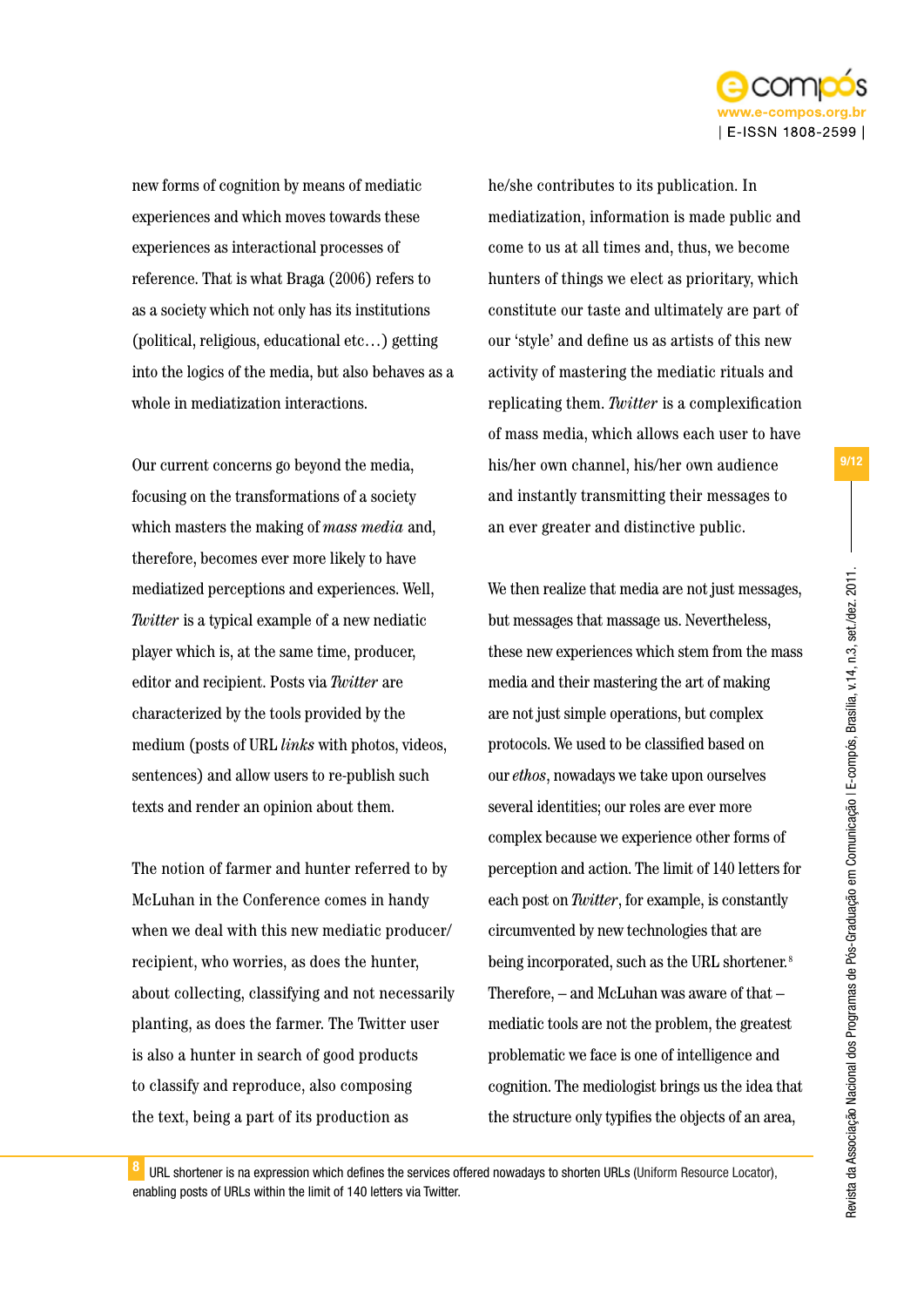

of a field, yet these objects are dynamized into an environment, by means of processes.

### 5 In the process of conclusion

It is the processes that update the objects and McLuhan understood that, although he spoke about the media. Objects comprised of fields can only be clarified when dynamized into practices, therefore it is these practices that we, Communication researchers, must embrace. McLuhan did so as he analyzed the telegraph beyond the message, in a circuit of print modification – as an extension of the very human experience; he also did so when he reflected upon how television affected the viewer´s perception and cognition, through new experiences, thus intensifying a process which today we understand as a society in the process of mediatization.

McLuhan pointed out several examples that portray the interaction between the media and society and which go back to mediatization. The messages today are not a specific result of the media, but practices of what was once understood as reception – *Twitter* being one such example. Social networks have demanded a certain proactivity by its players who have extrapolated the simple role of mediation, allowing the medium to be re-shaped based on the so called apps which can be incorporated to the system according to the purpose of the text. Finally, only recently has the internet been accountable for the reshaping of the roles of producer and recipient.

Nevertheless, many of the issues surrounding such re-shaping, as a process stemming from the alteration of perception and cognition of a society in contact with the media were, already in the 1960´s, pointed out by Mc Luhan – to whom Communication Sciences owes quite a lot.

### References

BRAGA, J. L. Mediatização como processo interacional de referência. In: MÉDOLA, A.; CORREA ARAÚJO, D.; BRUNO, F. (Org.). **Imagem, visibilidade e cultura midiática**. Porto Alegre: Sulina, 2007.

MCLUHAN, M. **Os meios de comunicação como extensões do homem**. 8.ed. São Paulo: Cultrix, 1996.

MCLUHAN, M. O meio é a massagem. In: **McLuhan por McLuhan**: conferências e entrevistas. Rio de Janeiro: Ediouro, 2005. p.113-142.

RODRIGUES, Adriano. **Estratégias da comunicação**. Lisboa: Presença, 1997.público; y 3.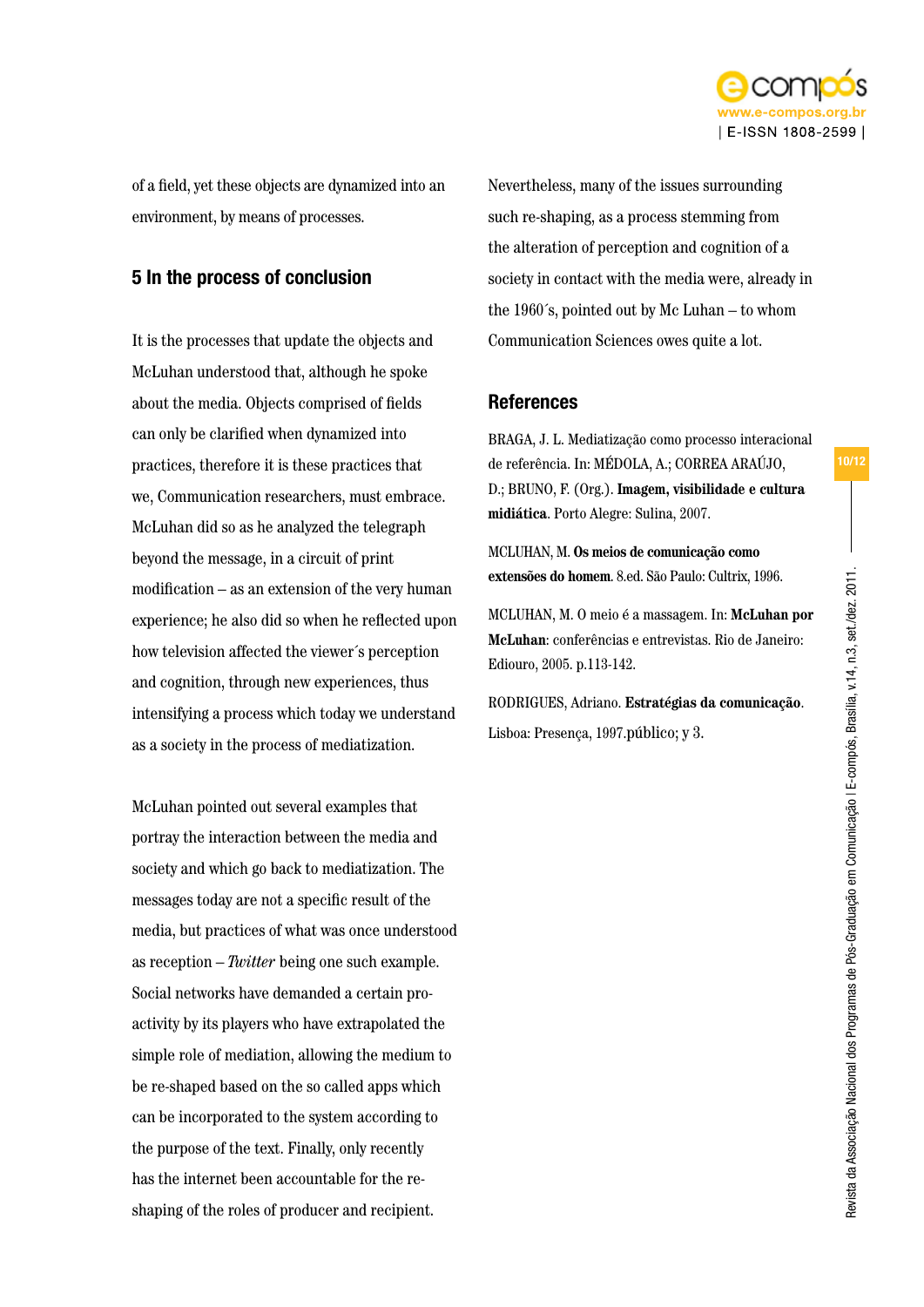

### Telégrafo, Televisão e Twitter: da alteração de percepção em McLuhan ao processo de midiatização

#### Resumo

Este artigo examina como Marshall McLuhan, ainda na década de 1960, não se restringe à estrutura midiática, mas aborda os meios de comunicação em relação à sociedade em que se inscrevem – indiciando a existência de processos midiáticos –, e aponta a massagem exercida por estes meios como responsável pela alteração nos processos de percepção e cognição – antecipando o que hoje entendemos por sociedade em vias de midiatização. Para tanto, revisitamos três momentos da comunicação: 1. A invenção do telégrafo e sua relação com a imprensa já estabelecida; 2. A televisão e a mudança de percepção nos telespectadores; e 3. O Twitter em suas ferramentas como complexificação da massagem. Revisitamos os dois primeiros momentos, que são largamente refletidos pelo próprio McLuhan, em *Os Meios de Comunicação como Extensões do Homem* e, por fim, trabalhamos o Twitter relacionando apontamentos de McLuhan a conceitos contemporâneos que envolvem a midiatização.

#### Palavras-Chave

Processos midiáticos. Percepção. Cognição. Midiatização.

### Telégrafo, Televisión, y Twitter: desde el cambio de percepción en McLuhan a el proceso de mediatización

#### Resumen

Este artículo examina cómo Marshall McLuhan, incluso en los años 1960, no se limita a la estructura de los medios de comunicación, pero las direcciones de los medios de comunicación en relación con la sociedad - lo que indica la existencia de procesos de los medios de comunicación - y habla de las masajes ejercida por estos medios de comunicación como responsables de los cambios en los procesos de percepción y la cognición – anticipando lo que hoy entendemos por sociedad en lo proceso de la mediatización. Con este fin, revisamos tres momentos de la comunicación: 1. La invención del telégrafo y su relación com a prensa estabelecida; 2. La televisión y el cambio de percepción en el público; y 3. Twitter como una herramienta en su complejidad de la masaje. Revisamos los dos primeros momentos, que se reflejó en gran medida por el de McLuhan, em "Los medios como extensiones del hombre" y, finalmente, nos trabajamos sobre el Twitter, refletindo sobre conceptos del McLuhan in relación a mediatización y sus conceptos contemporáneos.

#### Palabras Clave

Procesos de los medios de comunicación. Percepción. Cognición. Mediatización.